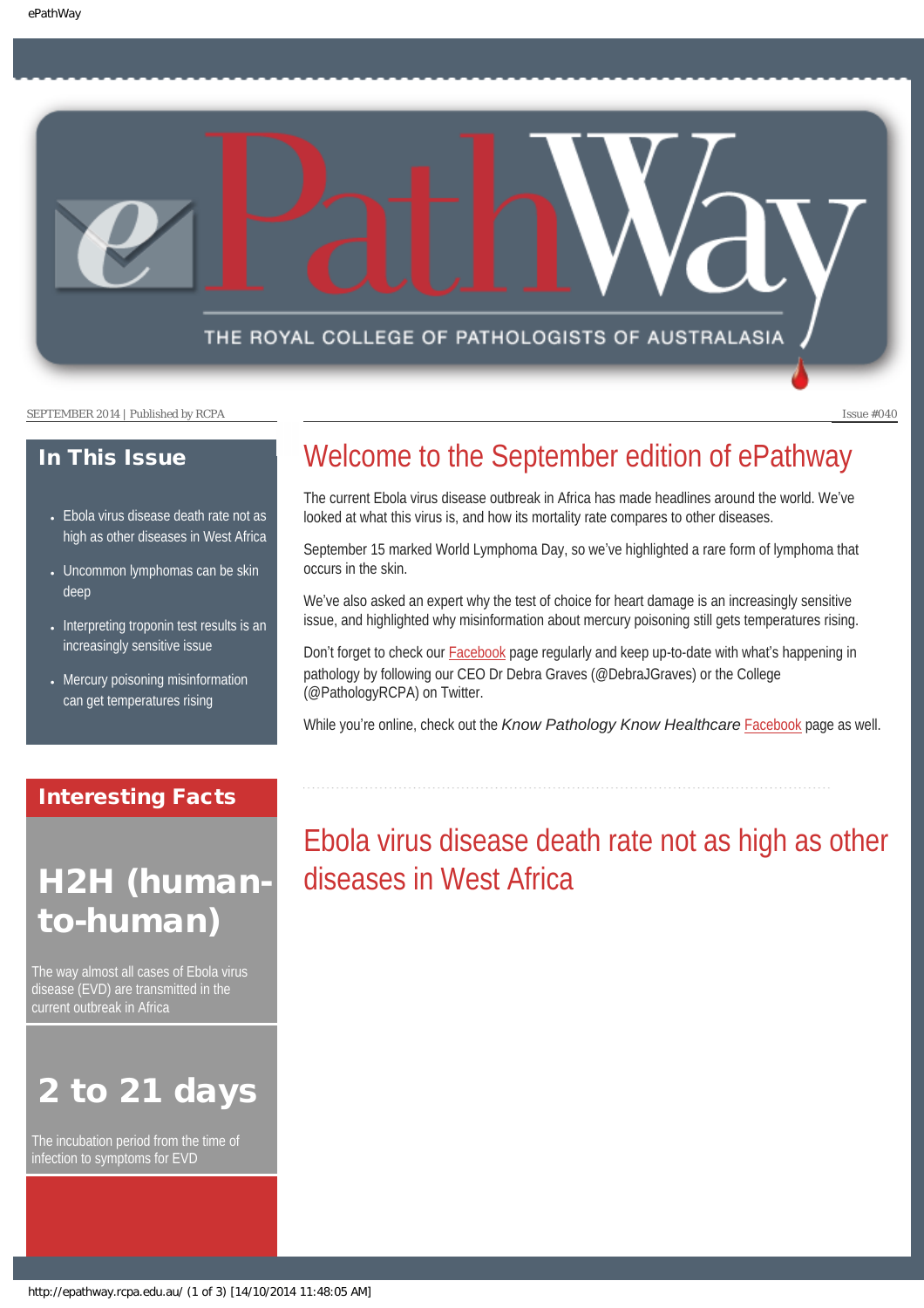# 47%

The survival rate during the current EVD outbreak in Africa, which is higher than in

**World Health Org** 

### Important Message





The current Ebola virus disease (EVD) outbreak in West Africa has so far infected more than 3000 people, of whom more than 50 percent have died. While the outbreak seems far away, there is a chance an infected person could bring the virus down under. We've talked to Professor Roger Wilson, Chief Pathologist at NSW Health Pathology, to find out more about EVD and Australia's preparations should it find its way here.

[read more »](#page-5-0)

### Suggest to a friend

Know someone who might be interested in this website? Why not [suggest the website](mailto:?Subject=I%20think%20you%20should%20read%20this%20Newsletter=
http://epathway.rcpa.edu.au/index.html) to them.

### <span id="page-1-0"></span>Previous Editions

Did you miss something from last month? You can view our [previous editions](#page-3-0) at any time.

### Subscribe Now!

Subscription is easy! Simply fill in our [subscription form.](http://epathway.rcpa.edu.au/subscription.html)

## Uncommon lymphomas can be skin deep

September is [lymphoma month](http://www.lymphoma.org.au/world-lymphoma-day) when campaigns take place around the world to raise awareness of this common blood cancer $[1]$ . To support lymphoma month, we've looked at an uncommon type which involves the skin called cutaneous lymphoma.



[read more »](#page-7-0)

### Links

[RCPA Manual](http://rcpamanual.edu.au/)

<span id="page-1-1"></span>[LabTest Online](http://www.labtestsonline.org.au/)

[Know Pathology Know Healthcare](http://knowpathology.com.au/)

# Interpreting troponin test results is an increasingly sensitive issue

The earlier and more accurately a heart attack is diagnosed, the better the outcome for the patient. The ability to measure the levels of troponin proteins released from damaged heart muscle

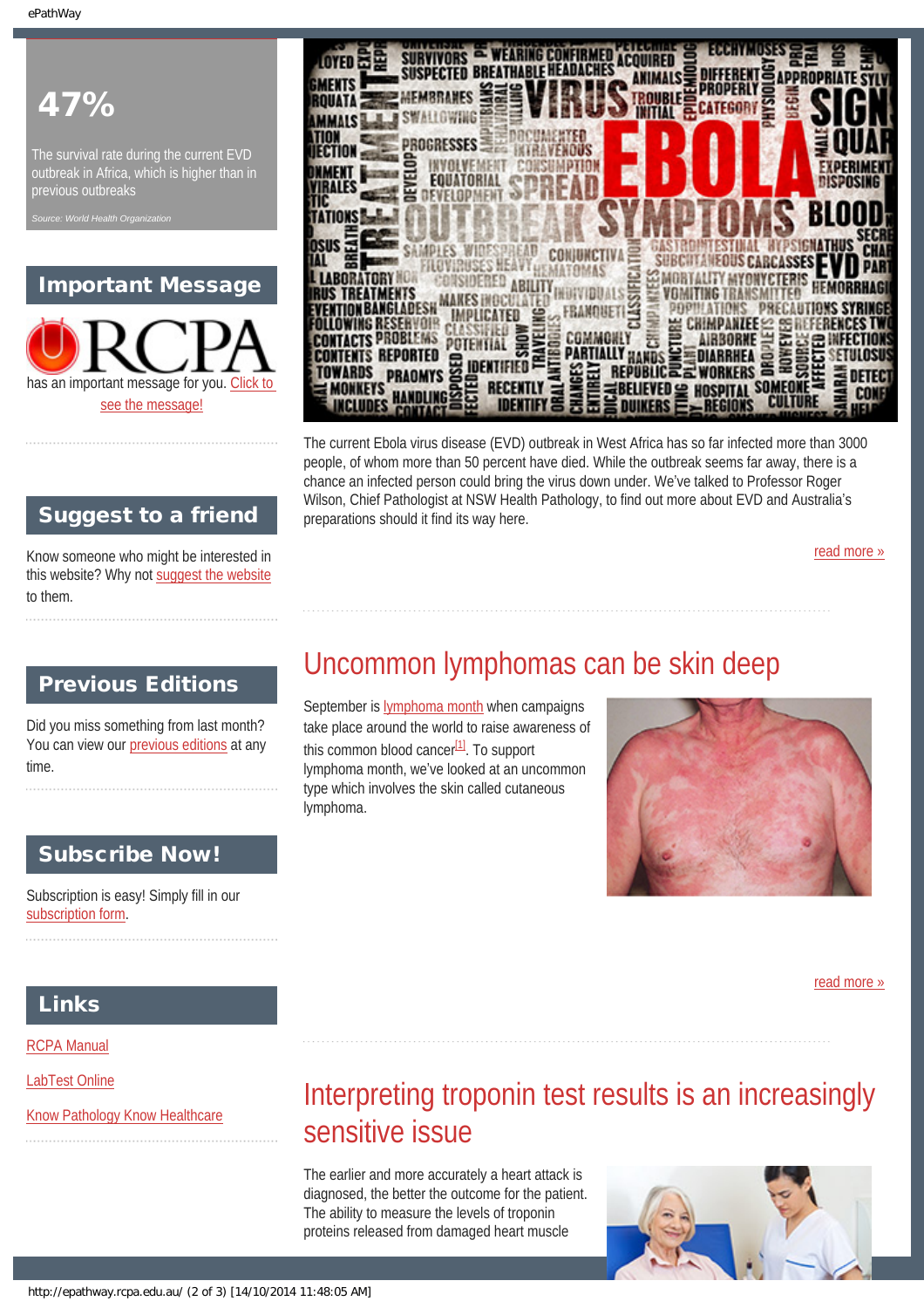through a single blood test has made earlier diagnosis easier. Since the troponin test $\frac{11}{11}$  was introduced in the late 90's several generations of test assays have been able to measure increasingly smaller amounts of troponin proteins, although the increasing test sensitivity seems to be causing confusion.



[read more »](#page-9-0)

# <span id="page-2-0"></span>Mercury poisoning misinformation can get temperatures rising

Mercury poisoning can be a conundrum. There is no 'normal' range; just safe levels of exposure. Mercury also comes in many forms, and we are exposed to it in many ways. The form of exposure determines the health effects and severity, although misinformation and confusion about mercury poisoning can get temperatures rising.



[read more »](#page-11-0)

#### Copyright © 2014 The Royal College of Pathologists of Australasia

RCPA - Durham Hall - 207 Albion St Surry Hills NSW 2010 AUSTRALIA | (+61) 2 8356 5858 | [www.rcpa.edu.au](http://www.rcpa.edu.au/)

[Privacy Policy](http://www.rcpa.edu.au/Content-Library/Privacy.aspx) | [Legal](http://www.rcpa.edu.au/Legal.aspx) | Disclaimer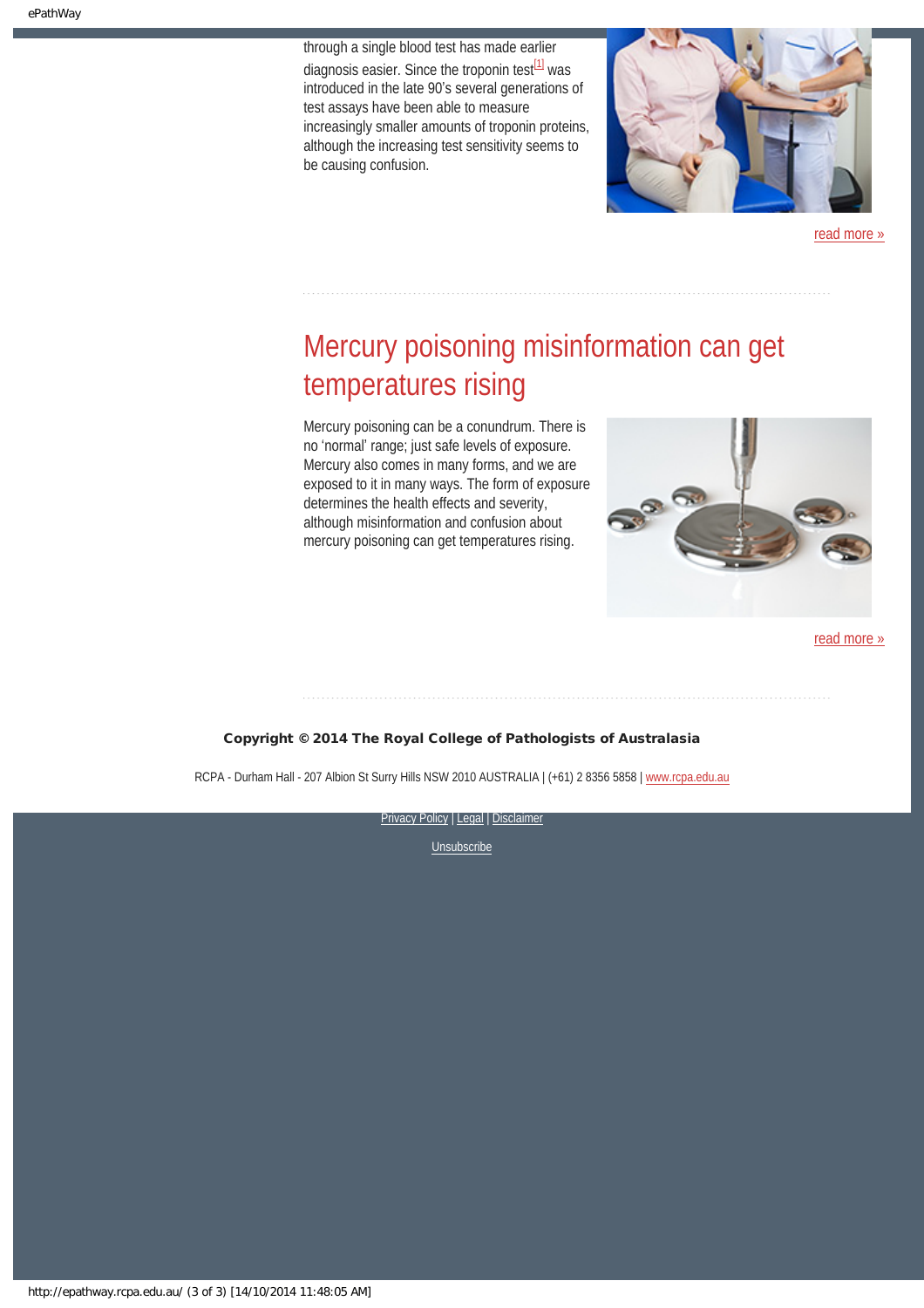<span id="page-3-0"></span>

Published by RCPA

### Previous Editions



### **IN THIS ISSUE**

- · Pathologists add value to<br>cancer diagnosis, prevention, treatment and research
- Why settle for second best with HIV-testing?
- Haemochromatosis highlights a notable design

### Welcome to the August edition of ePathway

Education about and continual awareness of different diseases are important so we've highlighted two this month to coincide with their respective national campaigns. August 11-17 was Haemochromatosis Awareness Week in Australia, and August 22 was Daffodil Day which shines the spotlight on cancer, so we've looked at them both including the role of pathology in diagnosing cancer.

The incidence of human immunodeficiency virus (HIV) is also on the rise in Australia and, along with it, different methods of diagnosis. We've looked at the pros and cons of these methods compared to laboratory

#### 2014

[033 - February 2014](http://epathway.rcpa.edu.au/previous/033_0214.pdf)

[036 - May 2014](http://epathway.rcpa.edu.au/previous/036_0514.pdf)

[039 - August 2014](http://epathway.rcpa.edu.au/previous/039_0814.pdf)

[034 - March 2014](http://epathway.rcpa.edu.au/previous/034_0314.pdf)

#### [037 - June 2014](http://epathway.rcpa.edu.au/previous/037_0614.pdf)

[035 - April 2014](http://epathway.rcpa.edu.au/previous/035_0414.pdf)

[038 - July 2014](http://epathway.rcpa.edu.au/previous/038_0714.pdf)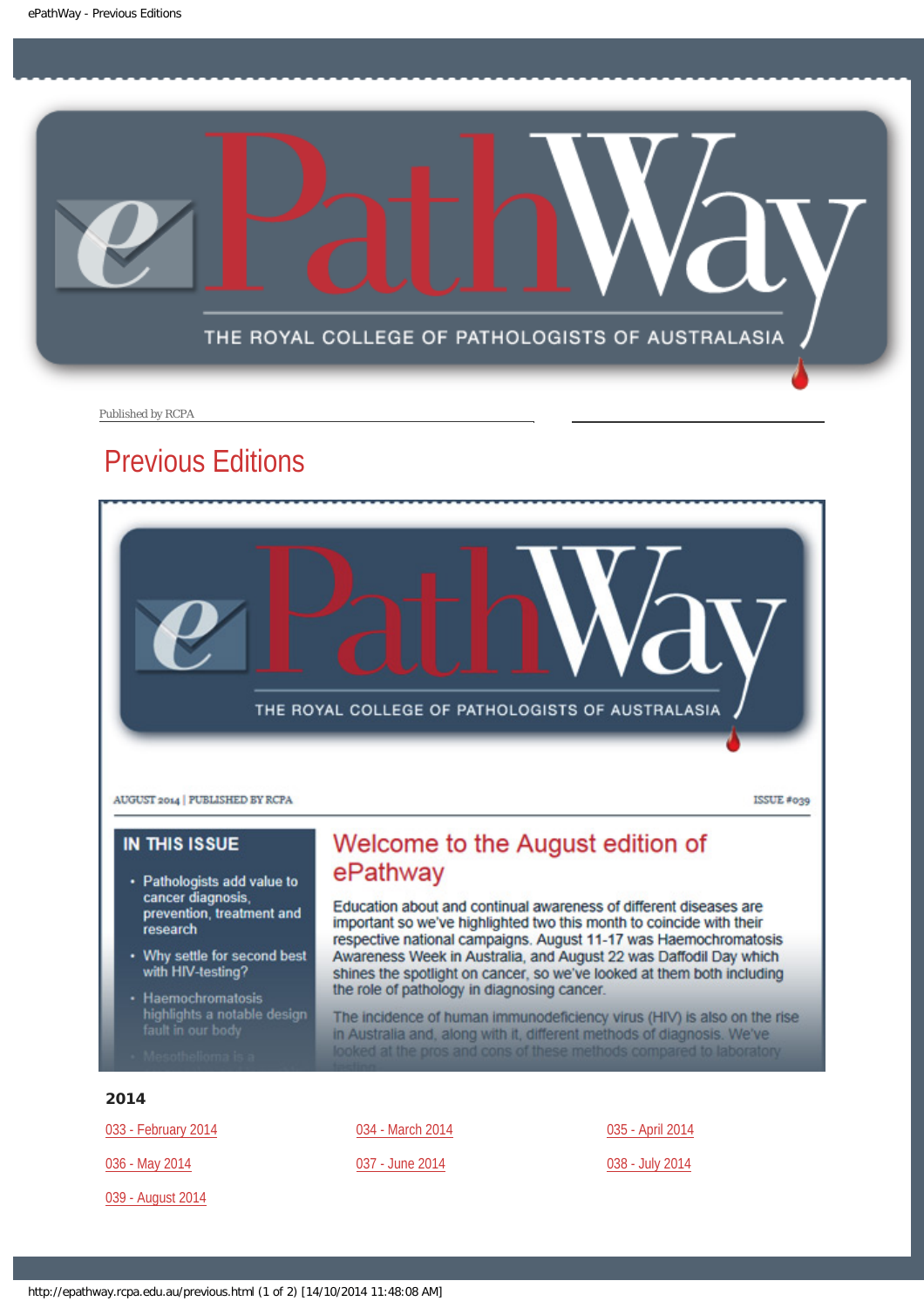### 2013

| 022 - February 2013     | 023 - March 2013        | 024 - April 2013     |
|-------------------------|-------------------------|----------------------|
| 025 - May 2013          | 026 - June 2013         | 027 - July 2013      |
| 028 - August 2013       | 029 - September 2013    | 030 - October 2013   |
| 031 - November 2013     | 032 - Dec 2013/Jan 2014 |                      |
| 2012                    |                         |                      |
| 010 - Dec 2011/Jan 2012 | 011 - February 2012     | 012 - March 2012     |
| 013 - April 2012        | 014 - May 2012          | 015 - June 2012      |
| 016 - July 2012         | 017 - August 2012       | 018 - September 2012 |
| 019 - October 2012      | 020 - November 2012     | 021 - December 2012  |
| 2011                    |                         |                      |
| 001 - March 2011        | 002 - April 2011        | 003 - May 2011       |
| 004 - June 2011         | 005 - July 2011         | 006 - August 2011    |
| 007 - September 2011    | 008 - October 2011      | 009 - November 2011  |

[« Back to Home Page](http://epathway.rcpa.edu.au/index.html)

#### Copyright © 2014 The Royal College of Pathologists of Australasia

RCPA - Durham Hall - 207 Albion St Surry Hills NSW 2010 AUSTRALIA | (+61) 2 8356 5858 | [www.rcpa.edu.au](http://www.rcpa.edu.au/)

[Privacy Policy](http://www.rcpa.edu.au/Content-Library/Privacy.aspx) | [Legal](http://www.rcpa.edu.au/Legal.aspx) | Disclaimer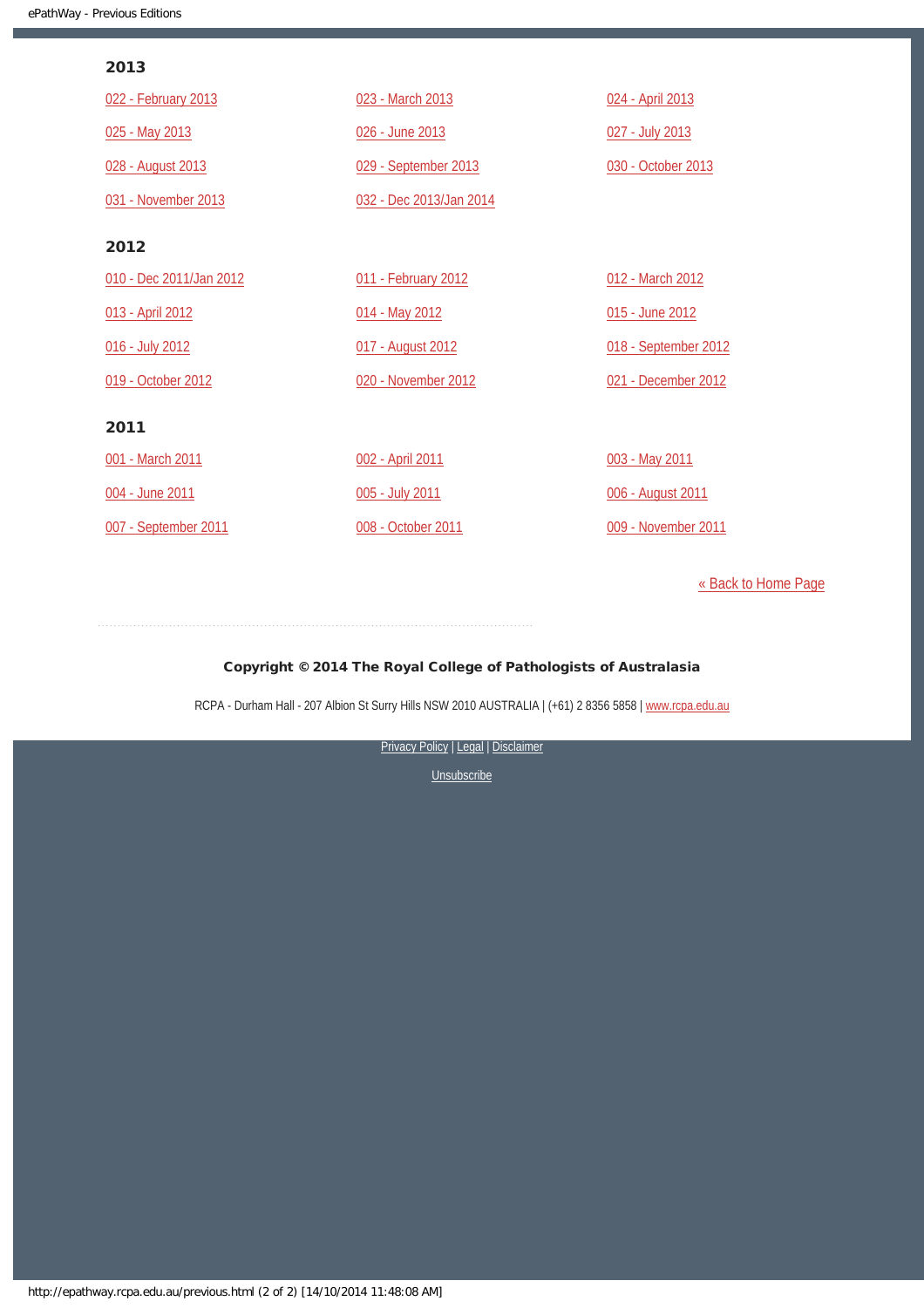<span id="page-5-0"></span>

# Ebola virus disease death rate not as high as other diseases in West Africa



The current Ebola virus disease (EVD) outbreak in West Africa has so far infected more than 3000 people, of whom more than 50 percent have died. While the outbreak seems far away, there is a chance an infected person could bring the virus down under. We've talked to Professor Roger Wilson, Chief Pathologist at NSW Health Pathology, to find out more about EVD and Australia's preparations should it find its way here.

Prof Wilson says EVD captures the world's attention because it appears suddenly and dramatically, usually infects a small number of people in a small area with high mortality, and then disappears after being brought under control. While the recent outbreak in West Africa is the worst yet, Prof Wilson says it's still a long way from inflicting the mortality rates of other viruses and diseases.

"Ebola actually has a small impact in terms of human disease compared to other infectious diseases," says Prof Wilson. "For example, the latest figures show there are currently about four deaths per day in West Africa from Ebola, yet in the same region, about 400 people die each day from diarrhoea, roughly 550 die from malaria and more than 650 die from HIV/AIDS."

EVD was first recognised in 1976 when the virus broke out simultaneously in the Sudan and in Yambuku village near the Ebola River in the Democratic Republic of the Congo (formerly Zaire). It was duly named the Ebola virus after this river.

"A lot of work has gone into identifying the natural reservoir of the virus, which is believed to be fruit bats, but there is no absolute verification of this," explains Prof Wilson. "Many outbreaks in the past seem to have started from people handling infected animal carcasses such as chimpanzees which were collected as 'bush meat' from the forest. How these animals become infected is still unknown."

Transmission of EVD from person to person happens through direct contact with blood, faeces or secretions of infected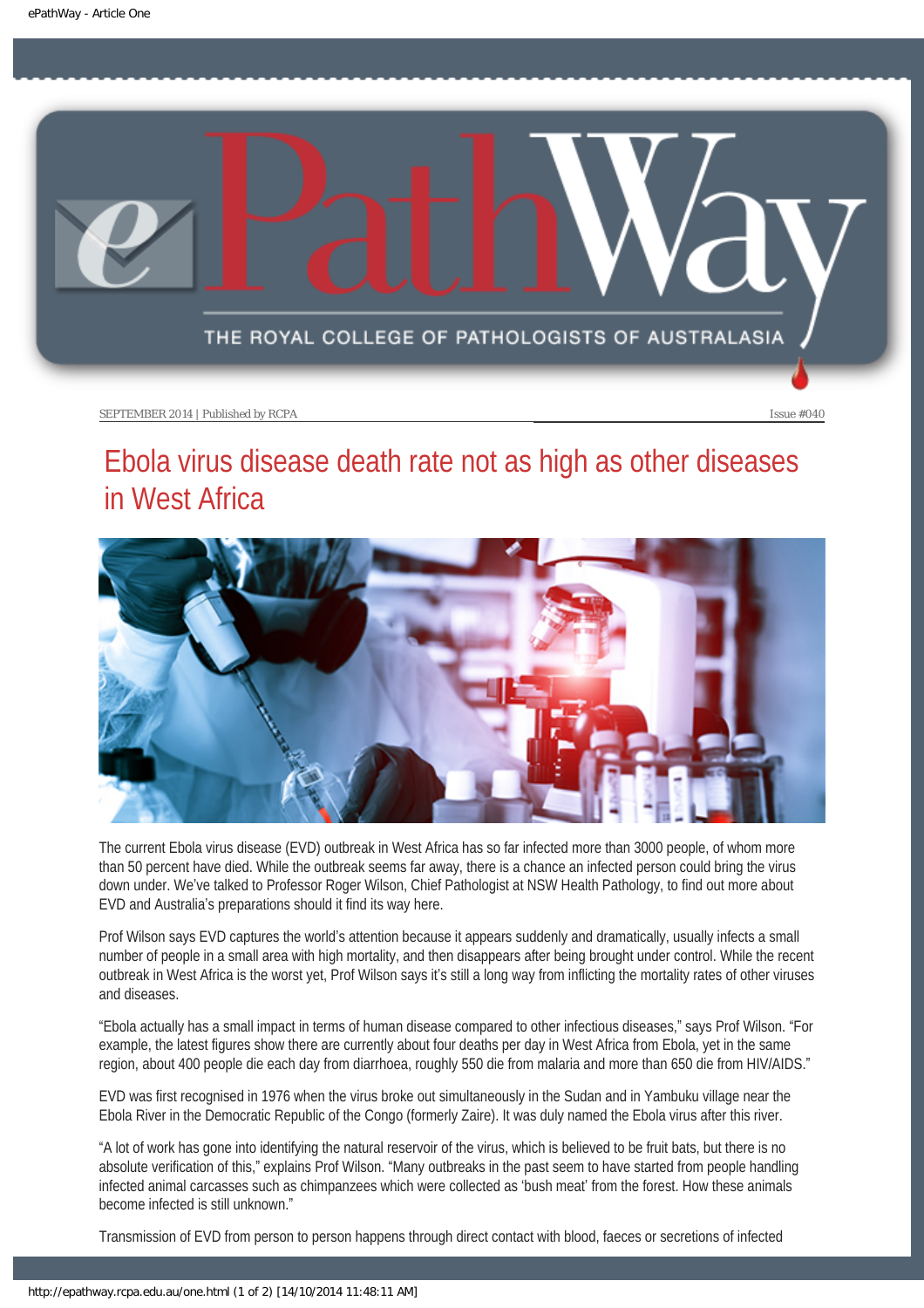people. It can also be transmitted through sexual contact for up to seven weeks after recovery from the illness. EVD can also be spread through unprotected handling of corpses and contaminated objects. Diagnosis is confirmed via a blood test.

Prof Wilson says the notion that everyone who has EVD eventually bleeds to death is wrong because more than half the patients don't bleed at all. That impression is partly because EVD has been classed with viral haemorrhagic diseases and was formally known as Ebola haemorrhagic fever.

"Most people with Ebola virus disease die from respiratory failure or end organ failure," he says.

Preparations in light of the recent outbreak in Africa are described on the Commonwealth website<sup>[1]</sup> for Australia, and on the Ministry of Health website<sup>[2]</sup> for New Zealand.

[1] <http://www.health.gov.au/internet/main/publishing.nsf/Content/ohp-ebola.htm>

[2] <http://www.health.govt.nz/our-work/diseases-and-conditions/ebola-update>

[« Back to Home Page](http://epathway.rcpa.edu.au/index.html)

#### Copyright © 2014 The Royal College of Pathologists of Australasia

RCPA - Durham Hall - 207 Albion St Surry Hills NSW 2010 AUSTRALIA | (+61) 2 8356 5858 | [www.rcpa.edu.au](http://www.rcpa.edu.au/)

[Privacy Policy](http://www.rcpa.edu.au/Content-Library/Privacy.aspx) | [Legal](http://www.rcpa.edu.au/Legal.aspx) | Disclaimer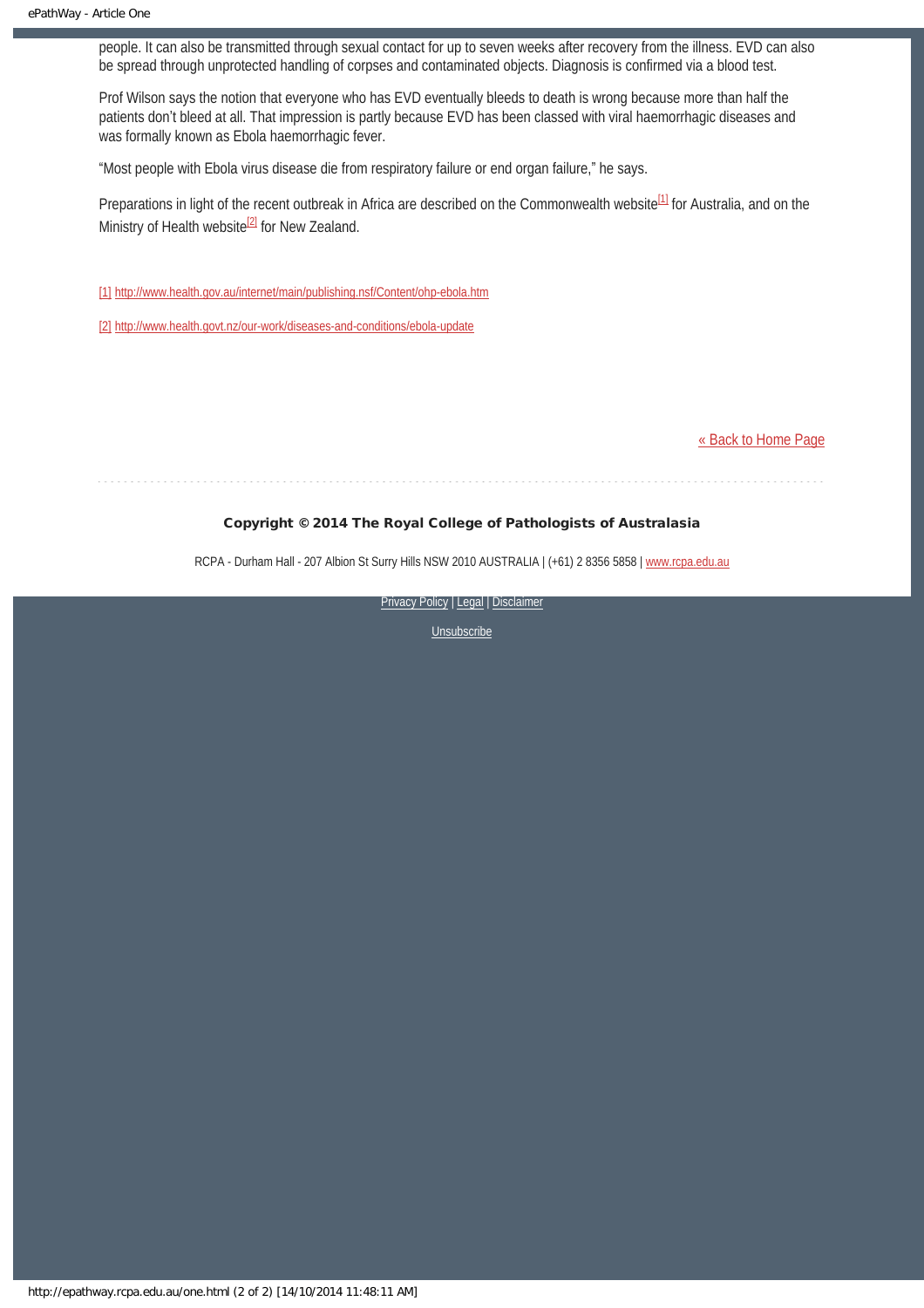<span id="page-7-0"></span>

# Uncommon lymphomas can be skin deep



<span id="page-7-1"></span>September is [lymphoma month](http://www.lymphoma.org.au/world-lymphoma-day) when campaigns take place around the world to raise awareness of this common blood cancer<sup>[\[1\]](#page-8-0)</sup>. To support lymphoma month, we've looked at an uncommon type which involves the skin called cutaneous lymphoma.

Dr Stephen Lade, pathologist at Peter MacCallum Cancer Centre in Melbourne, says cutaneous lymphomas are classified according to the lymphocytes involved (B-cell or T-cell). The most common type is cutaneous T-cell lymphoma (CTCL).

"The most famous case of CTCL was British actor Paul Eddington of The Good Life and Yes Minister fame who died from it in 1995. His condition was actually diagnosed when he was in Australia," he says.

Dr Lade says cutaneous lymphomas are difficult to diagnose in the early stages because the signs and symptoms and skin biopsy findings are very similar to other skin conditions.

"Cutaneous lymphomas present with a rash that is persistent and doesn't respond to treatment or the usual skin rash therapies. Some people can have a chronic cutaneous lymphoma rash for 20 to 30 years," he explains.

"Most lymphomas can be diagnosed from a pathology test, but cutaneous lymphomas are different in this regard. The clinical assessment of the patient is very important because a biopsy often doesn't provide a definitive diagnosis. This means it's very important for the pathologist and patient's clinician to collaborate about the diagnosis based on pathology findings and the patient's symptoms and presentation."

Other pathology tests that assist diagnosis include histology stains for B-cells and T-cells, and molecular testing. Cutaneous lymphomas are mostly treatable but not curable, clinically indolent, and the rash isn't contagious. Treatment options include chemotherapy and radiotherapy. Advanced stages involve the lymph nodes, blood and internal organs.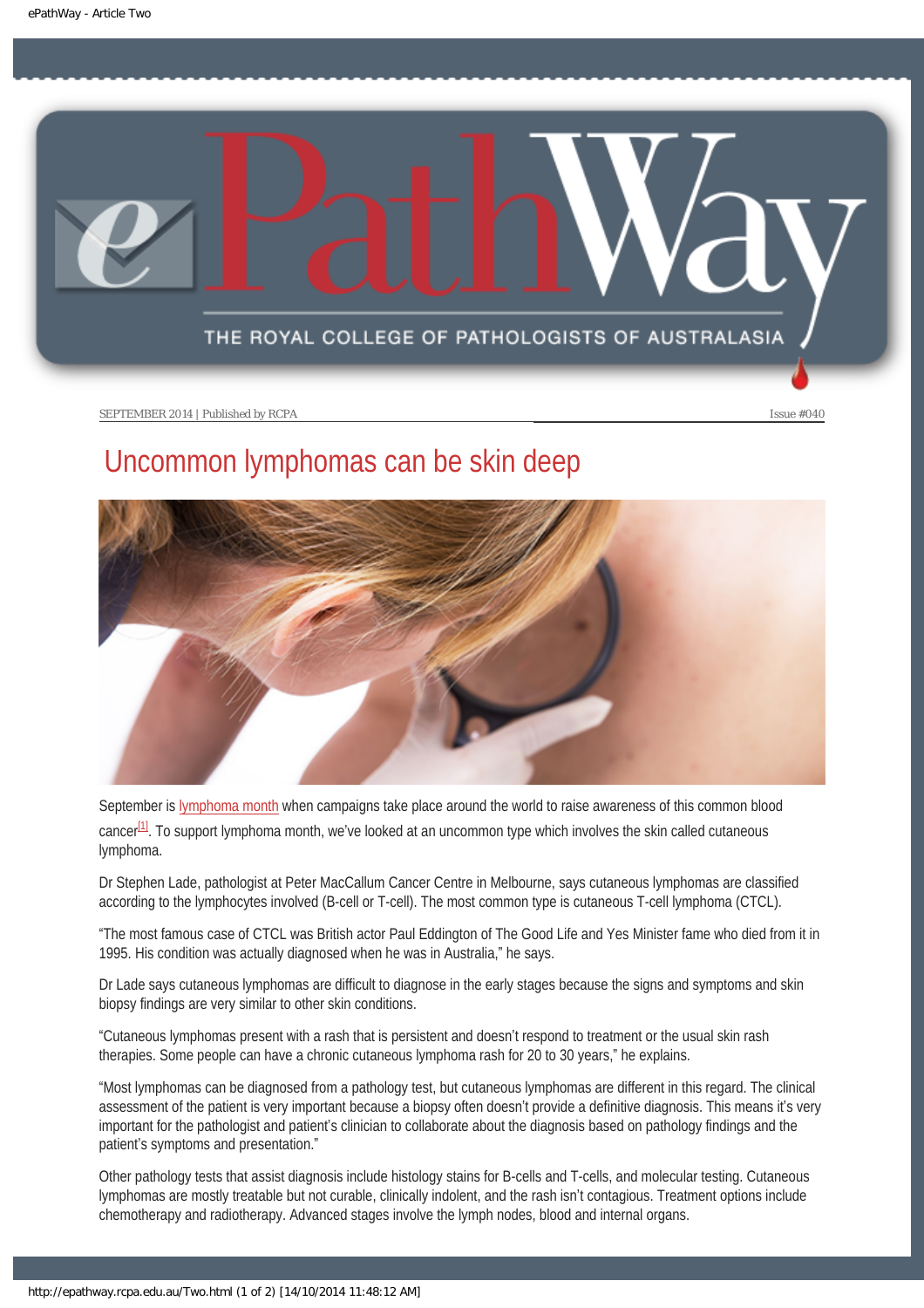For more information about cutaneous lymphoma visit the Cutaneous Lymphoma Network [website](http://www.clfoundation.org/treatment/treatment-centers/australian-skin-lymphoma-network).

<span id="page-8-0"></span>[\[1\]](#page-7-1) Lymphoma is also covered in the [May 2012](http://epathway.rcpa.edu.au/previous/014_0512.pdf) edition of ePathWay

[« Back to Home Page](http://epathway.rcpa.edu.au/index.html)

#### Copyright © 2014 The Royal College of Pathologists of Australasia

RCPA - Durham Hall - 207 Albion St Surry Hills NSW 2010 AUSTRALIA | (+61) 2 8356 5858 | [www.rcpa.edu.au](http://www.rcpa.edu.au/)

[Privacy Policy](http://www.rcpa.edu.au/Content-Library/Privacy.aspx) | [Legal](http://www.rcpa.edu.au/Legal.aspx) | Disclaimer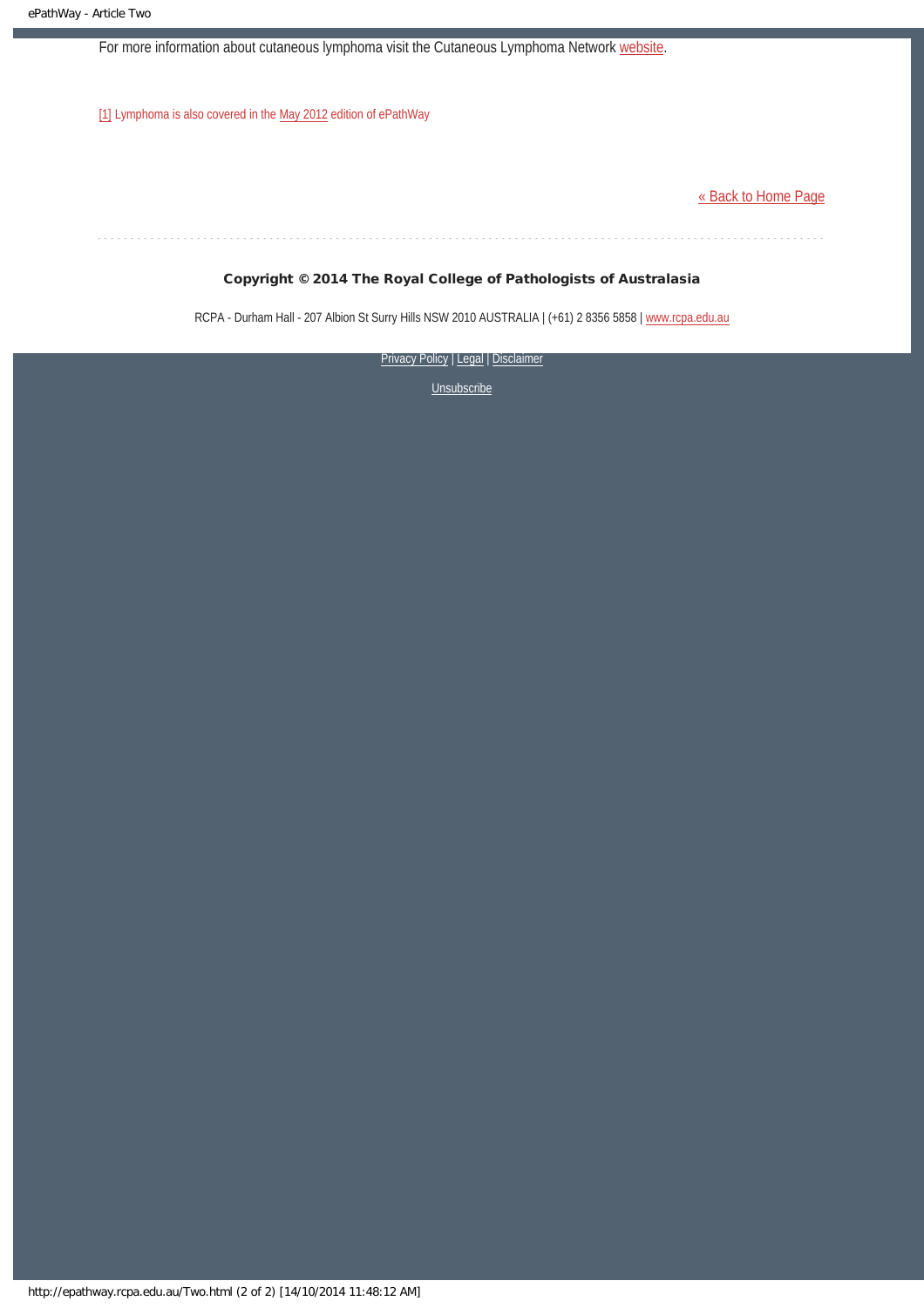<span id="page-9-0"></span>

# Interpreting troponin test results is an increasingly sensitive issue



The earlier and more accurately a heart attack is diagnosed, the better the outcome for the patient. The ability to measure the levels of troponin proteins released from damaged heart muscle through a single blood test has made earlier diagnosis easier. Since the troponin test<sup>[1]</sup> was introduced in the late 90's several generations of test assays have been able to measure increasingly smaller amounts of troponin proteins, although the increasing test sensitivity seems to be causing confusion.

<span id="page-9-1"></span>Professor Hans Schneider, Director of Pathology and Head of Chemical Pathology at Alfred Health in Melbourne, says the troponin test is an exquisite marker of heart damage, yet most people don't understand where it sits on the ladder of sensitivity.

"When the troponin test was introduced about 15 years ago it doubled the number of acute myocardial infarctions (heart attacks) diagnosed because it could pick up smaller amounts of damage to the heart muscle," he explains.

"Troponin test assays are now so sensitive they can pick up heart muscle damage due to other causes such as heart failure or arrhythmias. We can even detect increased troponin levels in people after they have run a marathon."

Highly sensitive troponin assays should help doctors make treatment decisions earlier, but Prof Schneider says it's important to remember that the test result is also defined by different cut off values for males and females.

"There is also a significant percentage of people now being found with elevated troponin levels who don't have any signs or symptoms of a heart attack," he explains.

Prof Schneider says the newest highly sensitive troponin tests probably don't discover more heart attacks than the current socalled contemporary troponin assays, but they will hopefully allow earlier discharge in patients with normal levels. He says the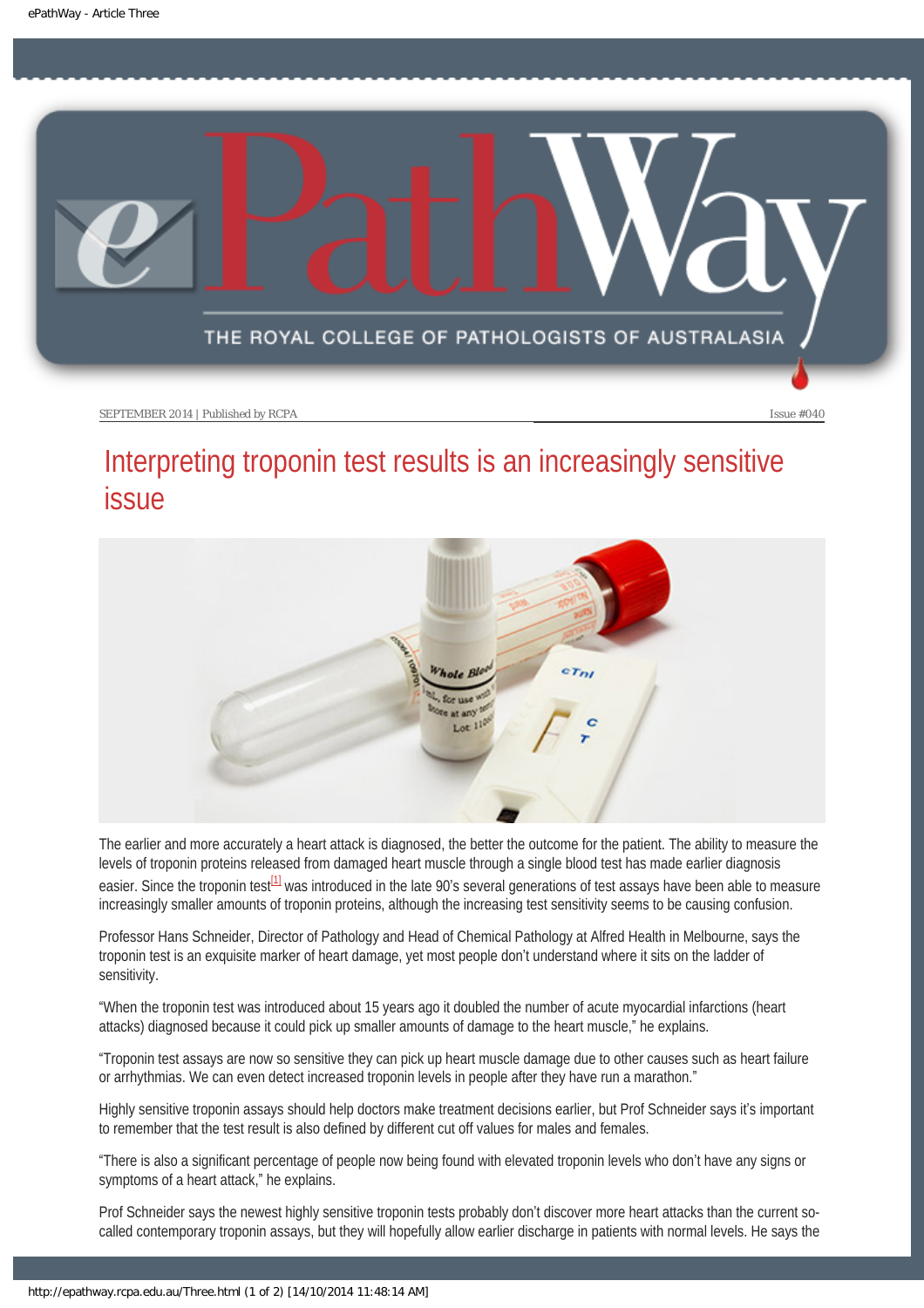confusion arises when doctors are deciding if an elevated troponin level from a highly sensitive test assay is due to a heart attack or other causes.

"The context, patient presentation and clinical information, along with an ECG, should be used for a diagnosis of a heart attack, alongside the troponin level," he says. "Troponins are definitely the marker of choice for heart damage, especially heart attacks, but the test's very high sensitivity means it could be elevated for reasons other than a heart attack."

<span id="page-10-0"></span>[\[1\]](#page-9-1) More information about the troponin test can be found at [Lab Tests Online](http://www.labtestsonline.org.au/understanding/analytes/troponin/)

[« Back to Home Page](http://epathway.rcpa.edu.au/index.html)

#### Copyright © 2014 The Royal College of Pathologists of Australasia

RCPA - Durham Hall - 207 Albion St Surry Hills NSW 2010 AUSTRALIA | (+61) 2 8356 5858 | [www.rcpa.edu.au](http://www.rcpa.edu.au/)

**[Privacy Policy](http://www.rcpa.edu.au/Content-Library/Privacy.aspx) | [Legal](http://www.rcpa.edu.au/Legal.aspx) | Disclaimer**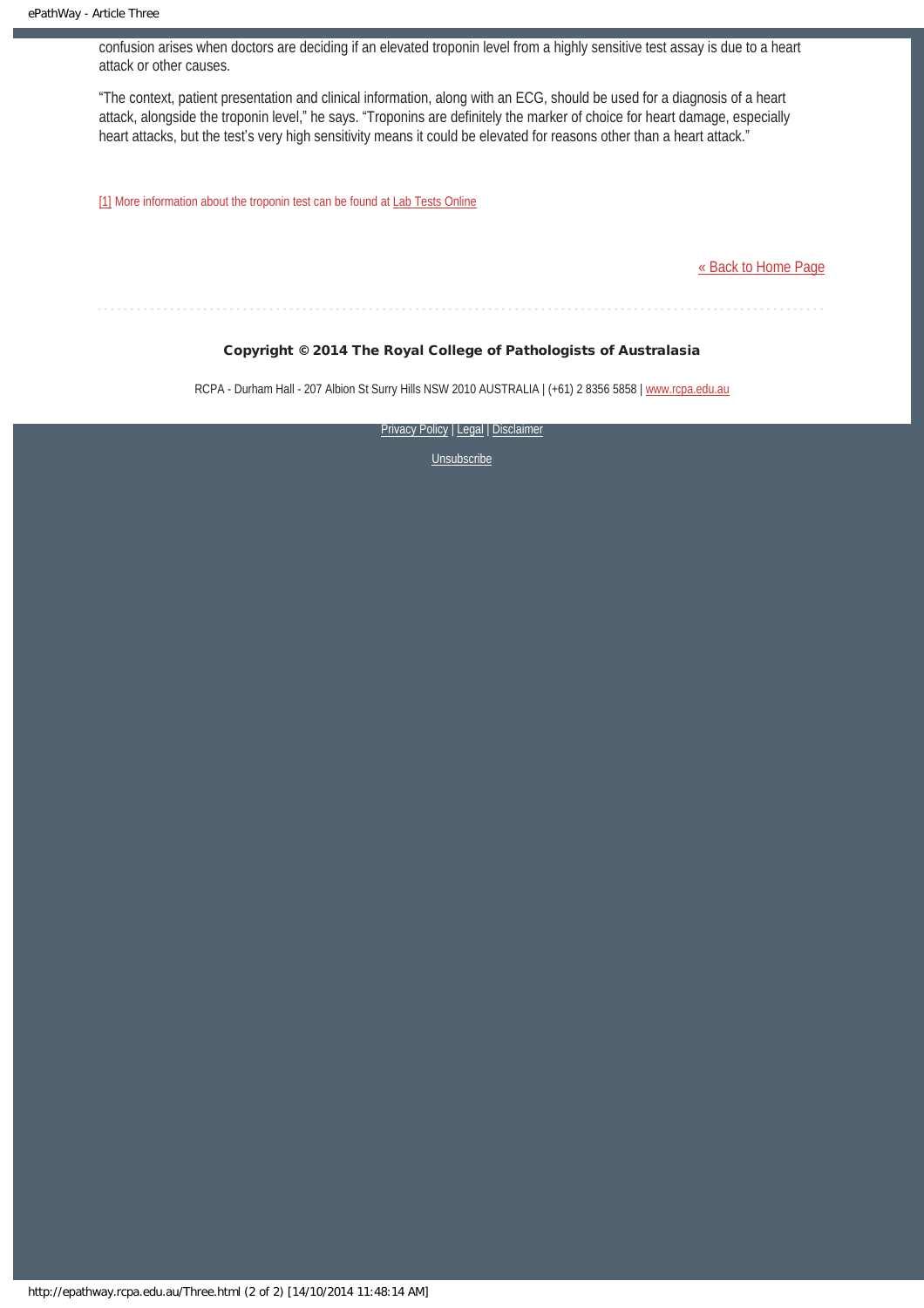<span id="page-11-0"></span>

# Mercury poisoning misinformation can get temperatures rising



Mercury poisoning can be a conundrum. There is no 'normal' range; just safe levels of exposure. Mercury also comes in many forms, and we are exposed to it in many ways. The form of exposure determines the health effects and severity, although misinformation and confusion about mercury poisoning can get temperatures rising.

Mercury is a naturally occurring element found in air, water and soil. It can be:

- Elemental (metallic) mercury, which is a liquid at room temperature. Examples of where it can be found include some thermometers, amalgam fillings, fluorescent light bulbs, electrical switches, mining and some industrial processes. It is released into the air when coal and other fossil fuels are burned. It is also found in cigarette smoke.
- Inorganic mercury compounds are formed when mercury combines with other elements (other than carbon) to form salts or other compounds. They can occur naturally in the environment, and can be used industrially to make other chemicals.
- Organic mercury compounds are formed when mercury combines with carbon. For example, microscopic organisms that live in water and soil can convert elemental and inorganic mercury into an organic mercury compound called methylmercury, which can accumulate in the food chain.

Dr Penny Coates, Clinical Director of Chemical Pathology at SA Pathology, says consuming methylmercury through eating fish is the commonest type of mercury exposure outside an industrial setting in Australia.

"As fish move further up the food chain the methlymercury becomes more concentrated in their body," she explains. "People who are at a greater risk from methylmercury poisoning include pregnant women and their unborn babies. This is why pregnant women are often advised to avoid eating fish from the high end of the food chain."

Dr Coates says she has also seen patients with high mercury levels in their blood and urine from eating a lot of tinned tuna. Once they stopped eating this product their mercury levels decreased. She says there is also a lot of misinformation about